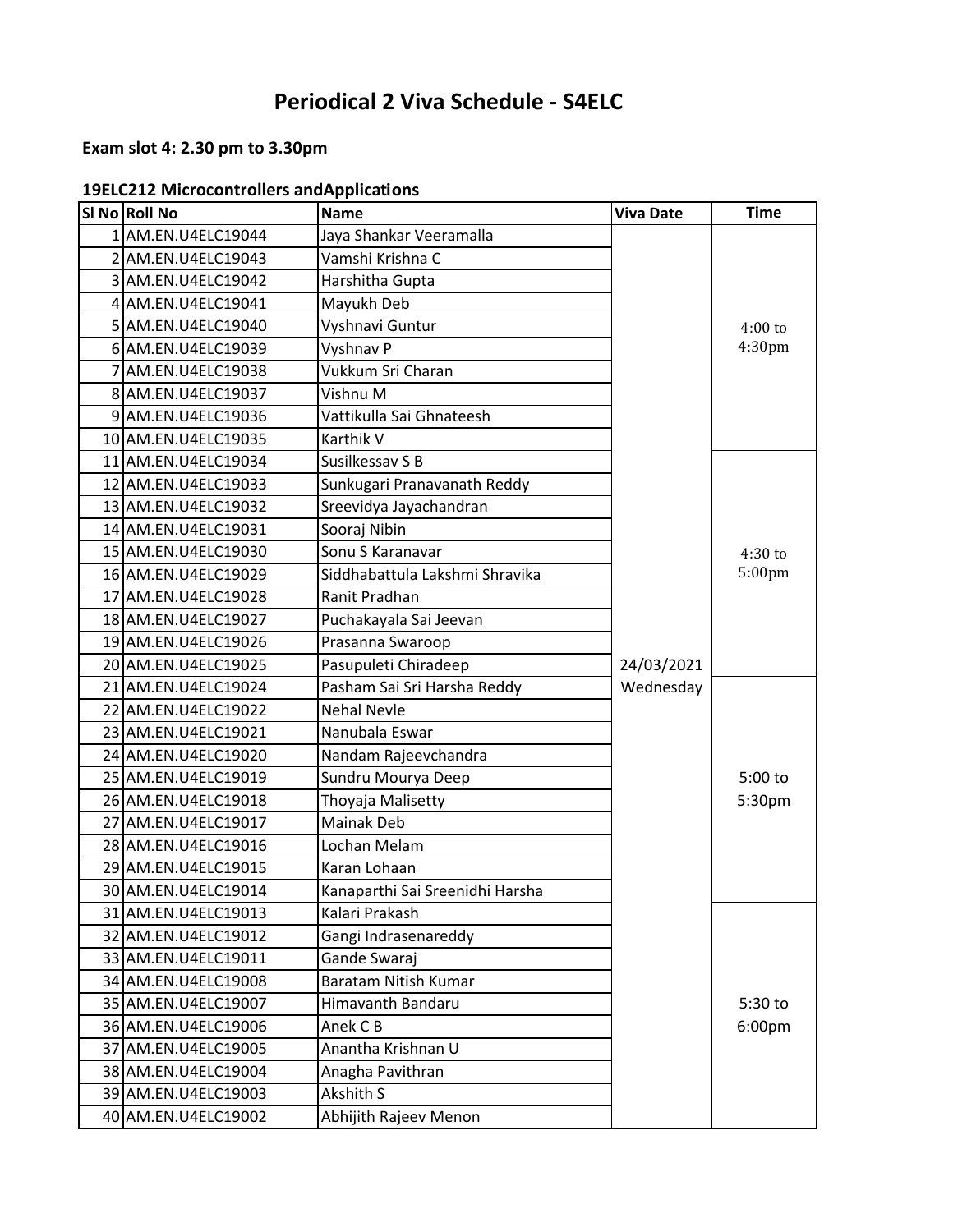# **19MAT216 Probabality and Statistics**

| SI No Roll No       | <b>Name</b>                     | <b>Viva Date</b> | <b>Time</b>         |
|---------------------|---------------------------------|------------------|---------------------|
| 1 AM.EN.U4ELC19044  | Jaya Shankar Veeramalla         |                  |                     |
| 2 AM.EN.U4ELC19043  | Vamshi Krishna C                |                  |                     |
| 3 AM.EN.U4ELC19042  | Harshitha Gupta                 |                  |                     |
| 4 AM.EN.U4ELC19041  | Mayukh Deb                      |                  |                     |
| 5 AM.EN.U4ELC19040  | Vyshnavi Guntur                 |                  | 4.00pm to 5.00      |
| 6 AM.EN.U4ELC19039  | Vyshnav P                       |                  | pm                  |
| 7 AM.EN.U4ELC19038  | Vukkum Sri Charan               |                  |                     |
| 8 AM.EN.U4ELC19037  | Vishnu M                        |                  |                     |
| 9 AM.EN.U4ELC19036  | Vattikulla Sai Ghnateesh        |                  |                     |
| 10 AM.EN.U4ELC19035 | Karthik V                       |                  |                     |
| 11 AM.EN.U4ELC19034 | Susilkessav S B                 |                  |                     |
| 12 AM.EN.U4ELC19033 | Sunkugari Pranavanath Reddy     |                  |                     |
| 13 AM.EN.U4ELC19032 | Sreevidya Jayachandran          |                  |                     |
| 14 AM.EN.U4ELC19031 | Sooraj Nibin                    |                  |                     |
| 15 AM.EN.U4ELC19030 | Sonu S Karanavar                |                  |                     |
| 16 AM.EN.U4ELC19029 | Siddhabattula Lakshmi Shravika  |                  |                     |
| 17 AM.EN.U4ELC19028 | Ranit Pradhan                   |                  |                     |
| 18 AM.EN.U4ELC19027 | Puchakayala Sai Jeevan          |                  | 5.00pm to<br>6.30pm |
| 19 AM.EN.U4ELC19026 | Prasanna Swaroop                |                  |                     |
| 20 AM.EN.U4ELC19025 | Pasupuleti Chiradeep            | 31/03/2021       |                     |
| 21 AM.EN.U4ELC19024 | Pasham Sai Sri Harsha Reddy     | Wednesday        |                     |
| 22 AM.EN.U4ELC19022 | <b>Nehal Nevle</b>              |                  |                     |
| 23 AM.EN.U4ELC19021 | Nanubala Eswar                  |                  |                     |
| 24 AM.EN.U4ELC19020 | Nandam Rajeevchandra            |                  |                     |
| 25 AM.EN.U4ELC19019 | Sundru Mourya Deep              |                  |                     |
| 26 AM.EN.U4ELC19018 | Thoyaja Malisetty               |                  |                     |
| 27 AM.EN.U4ELC19017 | <b>Mainak Deb</b>               |                  |                     |
| 28 AM.EN.U4ELC19016 | Lochan Melam                    |                  |                     |
| 29 AM.EN.U4ELC19015 | Karan Lohaan                    |                  |                     |
| 30 AM.EN.U4ELC19014 | Kanaparthi Sai Sreenidhi Harsha |                  |                     |
| 31 AM.EN.U4ELC19013 | Kalari Prakash                  |                  |                     |
| 32 AM.EN.U4ELC19012 | Gangi Indrasenareddy            |                  | 7pm to              |
| 33 AM.EN.U4ELC19011 | Gande Swaraj                    |                  | 8:30pm              |
| 34 AM.EN.U4ELC19008 | Baratam Nitish Kumar            |                  |                     |
| 35 AM.EN.U4ELC19007 | Himavanth Bandaru               |                  |                     |
| 36 AM.EN.U4ELC19006 | Anek C B                        |                  |                     |
| 37 AM.EN.U4ELC19005 | Anantha Krishnan U              |                  |                     |
| 38 AM.EN.U4ELC19004 | Anagha Pavithran                |                  |                     |
| 39 AM.EN.U4ELC19003 | Akshith S                       |                  |                     |
| 40 AM.EN.U4ELC19002 | Abhijith Rajeev Menon           |                  |                     |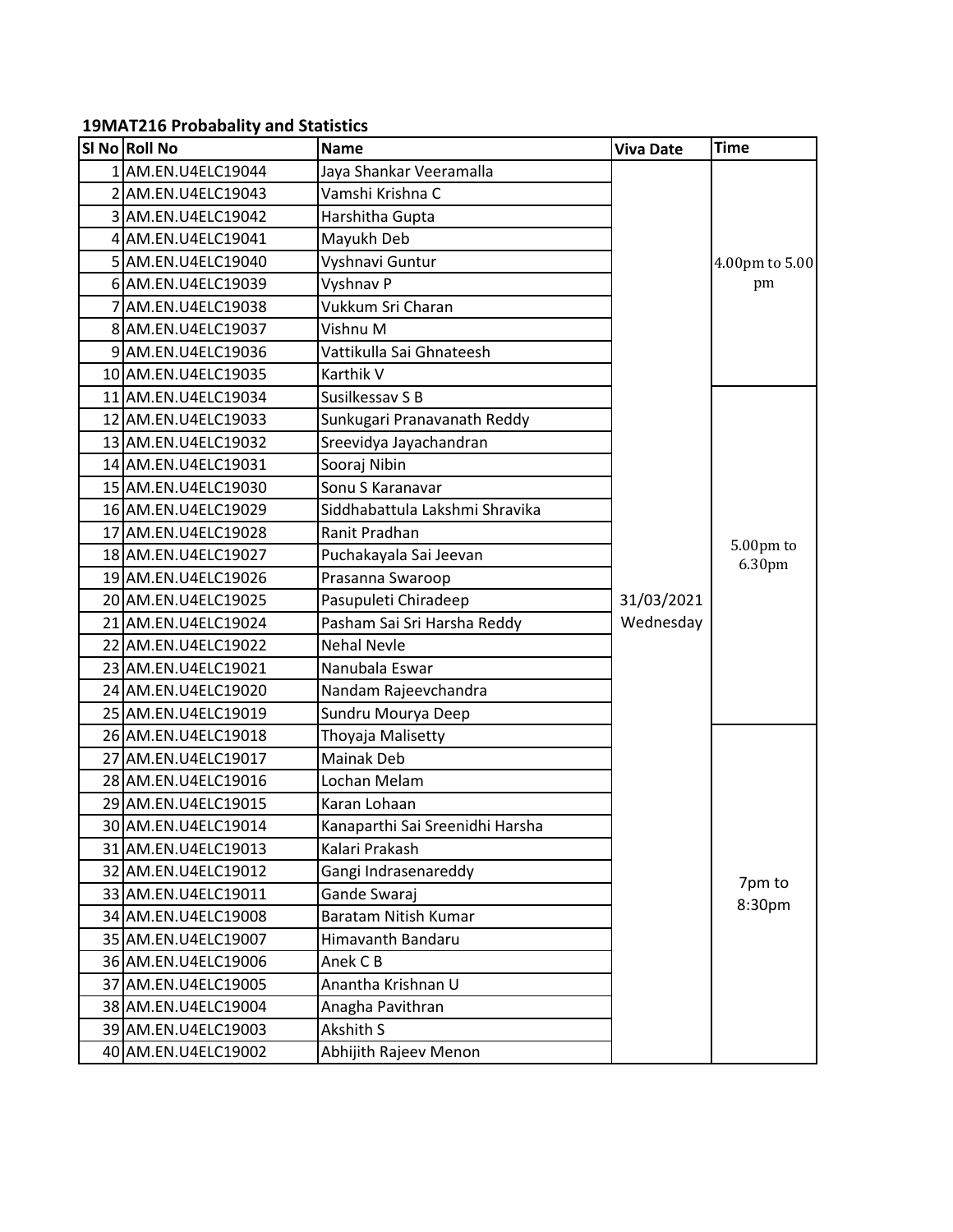#### **19EEE211 Control Systems**

| SI No Roll No       | <b>Name</b>                     | <b>Viva Date</b> | <b>Time</b> |
|---------------------|---------------------------------|------------------|-------------|
| 1 AM.EN.U4ELC19044  | Jaya Shankar Veeramalla         |                  |             |
| 2 AM.EN.U4ELC19043  | Vamshi Krishna C                |                  |             |
| 3 AM.EN.U4ELC19042  | Harshitha Gupta                 |                  |             |
| 4 AM.EN.U4ELC19041  | Mayukh Deb                      |                  |             |
| 5 AM.EN.U4ELC19040  | Vyshnavi Guntur                 |                  | 3.45pm to   |
| 6 AM.EN.U4ELC19039  | Vyshnav P                       |                  | 4.45pm      |
| 7 AM.EN.U4ELC19038  | Vukkum Sri Charan               |                  |             |
| 8 AM.EN.U4ELC19037  | Vishnu M                        |                  |             |
| 9 AM.EN.U4ELC19036  | Vattikulla Sai Ghnateesh        |                  |             |
| 10 AM.EN.U4ELC19035 | Karthik V                       |                  |             |
| 11 AM.EN.U4ELC19034 | Susilkessav S B                 |                  |             |
| 12 AM.EN.U4ELC19033 | Sunkugari Pranavanath Reddy     |                  |             |
| 13 AM.EN.U4ELC19032 | Sreevidya Jayachandran          |                  |             |
| 14 AM.EN.U4ELC19031 | Sooraj Nibin                    |                  |             |
| 15 AM.EN.U4ELC19030 | Sonu S Karanavar                |                  | 4.45pm to   |
| 16 AM.EN.U4ELC19029 | Siddhabattula Lakshmi Shravika  |                  | 5.45pm      |
| 17 AM.EN.U4ELC19028 | <b>Ranit Pradhan</b>            |                  |             |
| 18 AM.EN.U4ELC19027 | Puchakayala Sai Jeevan          |                  |             |
| 19 AM.EN.U4ELC19026 | Prasanna Swaroop                |                  |             |
| 20 AM.EN.U4ELC19025 | Pasupuleti Chiradeep            | 26/03/2021       |             |
| 21 AM.EN.U4ELC19024 | Pasham Sai Sri Harsha Reddy     | Friday           |             |
| 22 AM.EN.U4ELC19022 | Nehal Nevle                     |                  |             |
| 23 AM.EN.U4ELC19021 | Nanubala Eswar                  |                  |             |
| 24 AM.EN.U4ELC19020 | Nandam Rajeevchandra            |                  |             |
| 25 AM.EN.U4ELC19019 | Sundru Mourya Deep              |                  | 5.45pm to   |
| 26 AM.EN.U4ELC19018 | Thoyaja Malisetty               |                  | 6.45pm      |
| 27 AM.EN.U4ELC19017 | Mainak Deb                      |                  |             |
| 28 AM.EN.U4ELC19016 | Lochan Melam                    |                  |             |
| 29 AM.EN.U4ELC19015 | Karan Lohaan                    |                  |             |
| 30 AM.EN.U4ELC19014 | Kanaparthi Sai Sreenidhi Harsha |                  |             |
| 31 AM.EN.U4ELC19013 | Kalari Prakash                  |                  |             |
| 32 AM.EN.U4ELC19012 | Gangi Indrasenareddy            |                  |             |
| 33 AM.EN.U4ELC19011 | Gande Swaraj                    |                  |             |
| 34 AM.EN.U4ELC19008 | Baratam Nitish Kumar            |                  |             |
| 35 AM.EN.U4ELC19007 | Himavanth Bandaru               |                  | 6.45pm to   |
| 36 AM.EN.U4ELC19006 | Anek C B                        |                  | 7.45pm      |
| 37 AM.EN.U4ELC19005 | Anantha Krishnan U              |                  |             |
| 38 AM.EN.U4ELC19004 | Anagha Pavithran                |                  |             |
| 39 AM.EN.U4ELC19003 | Akshith S                       |                  |             |
| 40 AM.EN.U4ELC19002 | Abhijith Rajeev Menon           |                  |             |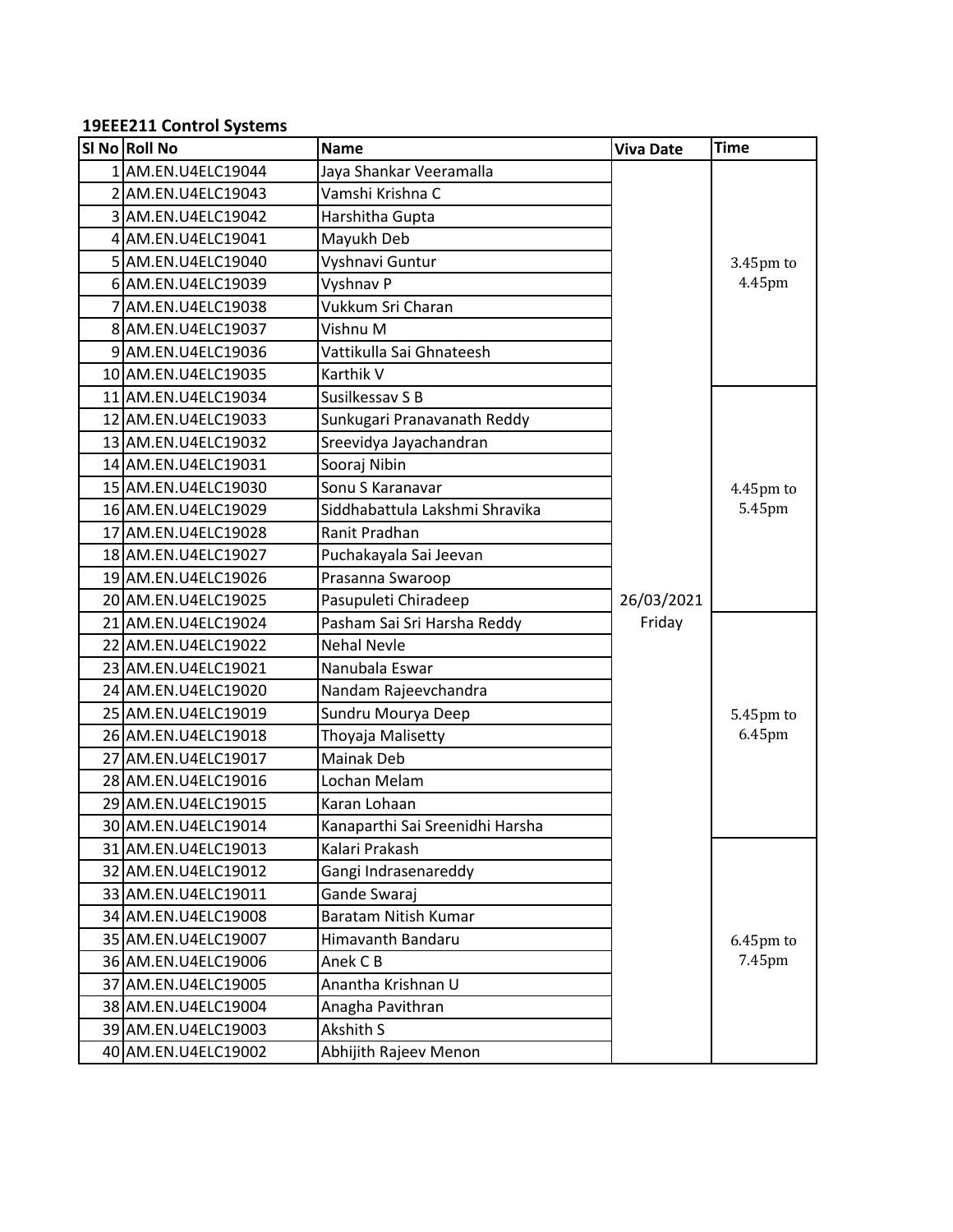#### **19EEE214 Signals and Systems**

| SI No Roll No       | <b>Name</b>                     | <b>Viva Date</b> | <b>Time</b> |
|---------------------|---------------------------------|------------------|-------------|
| 1 AM.EN.U4ELC19044  | Jaya Shankar Veeramalla         |                  |             |
| 2 AM.EN.U4ELC19043  | Vamshi Krishna C                |                  |             |
| 3 AM.EN.U4ELC19042  | Harshitha Gupta                 |                  |             |
| 4 AM.EN.U4ELC19041  | Mayukh Deb                      |                  |             |
| 5 AM.EN.U4ELC19040  | Vyshnavi Guntur                 |                  |             |
| 6 AM.EN.U4ELC19039  | Vyshnav P                       |                  | 4pm to 5pm  |
| 7 AM.EN.U4ELC19038  | Vukkum Sri Charan               |                  |             |
| 8 AM.EN.U4ELC19037  | Vishnu M                        |                  |             |
| 9 AM.EN.U4ELC19036  | Vattikulla Sai Ghnateesh        |                  |             |
| 10 AM.EN.U4ELC19035 | Karthik V                       |                  |             |
| 11 AM.EN.U4ELC19034 | Susilkessav S B                 |                  |             |
| 12 AM.EN.U4ELC19033 | Sunkugari Pranavanath Reddy     |                  |             |
| 13 AM.EN.U4ELC19032 | Sreevidya Jayachandran          |                  |             |
| 14 AM.EN.U4ELC19031 | Sooraj Nibin                    |                  |             |
| 15 AM.EN.U4ELC19030 | Sonu S Karanavar                |                  | 5pm to 6 pm |
| 16 AM.EN.U4ELC19029 | Siddhabattula Lakshmi Shravika  |                  |             |
| 17 AM.EN.U4ELC19028 | Ranit Pradhan                   |                  |             |
| 18 AM.EN.U4ELC19027 | Puchakayala Sai Jeevan          |                  |             |
| 19 AM.EN.U4ELC19026 | Prasanna Swaroop                |                  |             |
| 20 AM.EN.U4ELC19025 | Pasupuleti Chiradeep            | 27/03/2021       |             |
| 21 AM.EN.U4ELC19024 | Pasham Sai Sri Harsha Reddy     | Saturday         |             |
| 22 AM.EN.U4ELC19022 | <b>Nehal Nevle</b>              |                  |             |
| 23 AM.EN.U4ELC19021 | Nanubala Eswar                  |                  |             |
| 24 AM.EN.U4ELC19020 | Nandam Rajeevchandra            |                  |             |
| 25 AM.EN.U4ELC19019 | Sundru Mourya Deep              |                  | 6pm to 7pm  |
| 26 AM.EN.U4ELC19018 | Thoyaja Malisetty               |                  |             |
| 27 AM.EN.U4ELC19017 | Mainak Deb                      |                  |             |
| 28 AM.EN.U4ELC19016 | Lochan Melam                    |                  |             |
| 29 AM.EN.U4ELC19015 | Karan Lohaan                    |                  |             |
| 30 AM.EN.U4ELC19014 | Kanaparthi Sai Sreenidhi Harsha |                  |             |
| 31 AM.EN.U4ELC19013 | Kalari Prakash                  |                  |             |
| 32 AM.EN.U4ELC19012 | Gangi Indrasenareddy            |                  |             |
| 33 AM.EN.U4ELC19011 | Gande Swaraj                    |                  |             |
| 34 AM.EN.U4ELC19008 | Baratam Nitish Kumar            |                  |             |
| 35 AM.EN.U4ELC19007 | Himavanth Bandaru               |                  | 7pm to 8pm  |
| 36 AM.EN.U4ELC19006 | Anek C B                        |                  |             |
| 37 AM.EN.U4ELC19005 | Anantha Krishnan U              |                  |             |
| 38 AM.EN.U4ELC19004 | Anagha Pavithran                |                  |             |
| 39 AM.EN.U4ELC19003 | Akshith S                       |                  |             |
| 40 AM.EN.U4ELC19002 | Abhijith Rajeev Menon           |                  |             |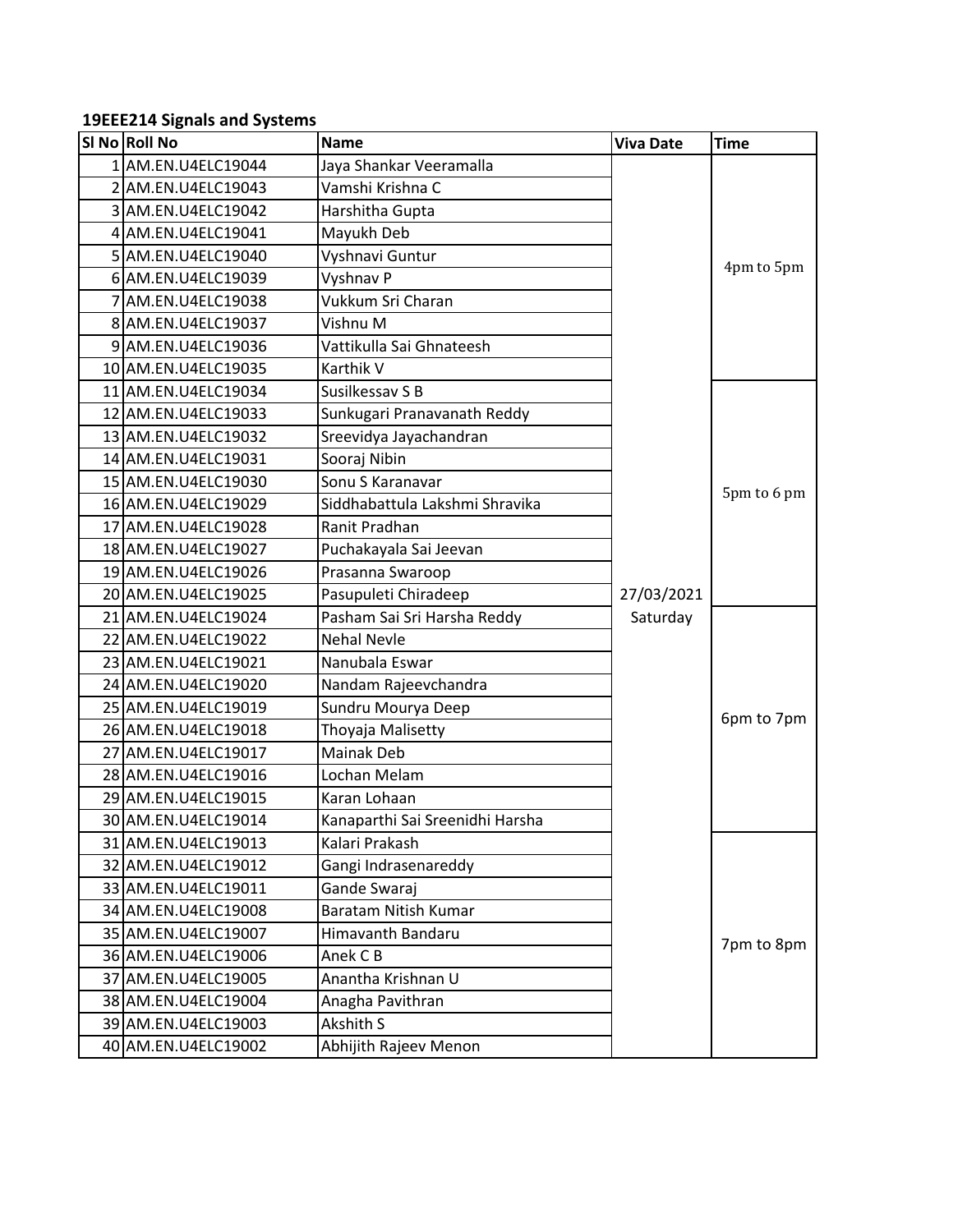| SI No Roll No       | Name                            | <b>Viva Date</b> | <b>Time</b> |
|---------------------|---------------------------------|------------------|-------------|
| 1 AM.EN.U4ELC19044  | Jaya Shankar Veeramalla         |                  |             |
| 2 AM.EN.U4ELC19043  | Vamshi Krishna C                |                  |             |
| 3 AM.EN.U4ELC19042  | Harshitha Gupta                 |                  |             |
| 4 AM.EN.U4ELC19041  | Mayukh Deb                      |                  |             |
| 5 AM.EN.U4ELC19040  | Vyshnavi Guntur                 |                  |             |
| 6 AM.EN.U4ELC19039  | Vyshnav P                       |                  | $4-5$ pm    |
| 7 AM.EN.U4ELC19038  | Vukkum Sri Charan               |                  |             |
| 8 AM.EN.U4ELC19037  | Vishnu M                        |                  |             |
| 9 AM.EN.U4ELC19036  | Vattikulla Sai Ghnateesh        |                  |             |
| 10 AM.EN.U4ELC19035 | Karthik V                       |                  |             |
| 11 AM.EN.U4ELC19034 | Susilkessav S B                 |                  |             |
| 12 AM.EN.U4ELC19033 | Sunkugari Pranavanath Reddy     |                  |             |
| 13 AM.EN.U4ELC19032 | Sreevidya Jayachandran          |                  |             |
| 14 AM.EN.U4ELC19031 | Sooraj Nibin                    |                  |             |
| 15 AM.EN.U4ELC19030 | Sonu S Karanavar                |                  |             |
| 16 AM.EN.U4ELC19029 | Siddhabattula Lakshmi Shravika  |                  |             |
| 17 AM.EN.U4ELC19028 | Ranit Pradhan                   |                  |             |
| 18 AM.EN.U4ELC19027 | Puchakayala Sai Jeevan          |                  | 5-6 pm      |
| 19 AM.EN.U4ELC19026 | Prasanna Swaroop                |                  |             |
| 20 AM.EN.U4ELC19025 | Pasupuleti Chiradeep            | 29/03/2021       |             |
| 21 AM.EN.U4ELC19024 | Pasham Sai Sri Harsha Reddy     | Monday           |             |
| 22 AM.EN.U4ELC19022 | <b>Nehal Nevle</b>              |                  |             |
| 23 AM.EN.U4ELC19021 | Nanubala Eswar                  |                  |             |
| 24 AM.EN.U4ELC19020 | Nandam Rajeevchandra            |                  |             |
| 25 AM.EN.U4ELC19019 | Sundru Mourya Deep              |                  |             |
| 26 AM.EN.U4ELC19018 | Thoyaja Malisetty               |                  |             |
| 27 AM.EN.U4ELC19017 | <b>Mainak Deb</b>               |                  |             |
| 28 AM.EN.U4ELC19016 | Lochan Melam                    |                  |             |
| 29 AM.EN.U4ELC19015 | Karan Lohaan                    |                  |             |
| 30 AM.EN.U4ELC19014 | Kanaparthi Sai Sreenidhi Harsha |                  |             |
| 31 AM.EN.U4ELC19013 | Kalari Prakash                  |                  |             |
| 32 AM.EN.U4ELC19012 | Gangi Indrasenareddy            |                  |             |
| 33 AM.EN.U4ELC19011 | Gande Swaraj                    |                  | $6-7$ pm    |
| 34 AM.EN.U4ELC19008 | Baratam Nitish Kumar            |                  |             |
| 35 AM.EN.U4ELC19007 | Himavanth Bandaru               |                  |             |
| 36 AM.EN.U4ELC19006 | Anek C B                        |                  |             |
| 37 AM.EN.U4ELC19005 | Anantha Krishnan U              |                  |             |
| 38 AM.EN.U4ELC19004 | Anagha Pavithran                |                  |             |
| 39 AM.EN.U4ELC19003 | Akshith S                       |                  |             |
| 40 AM.EN.U4ELC19002 | Abhijith Rajeev Menon           |                  |             |

### **19ELC211 - Data Structures and Algorithms**